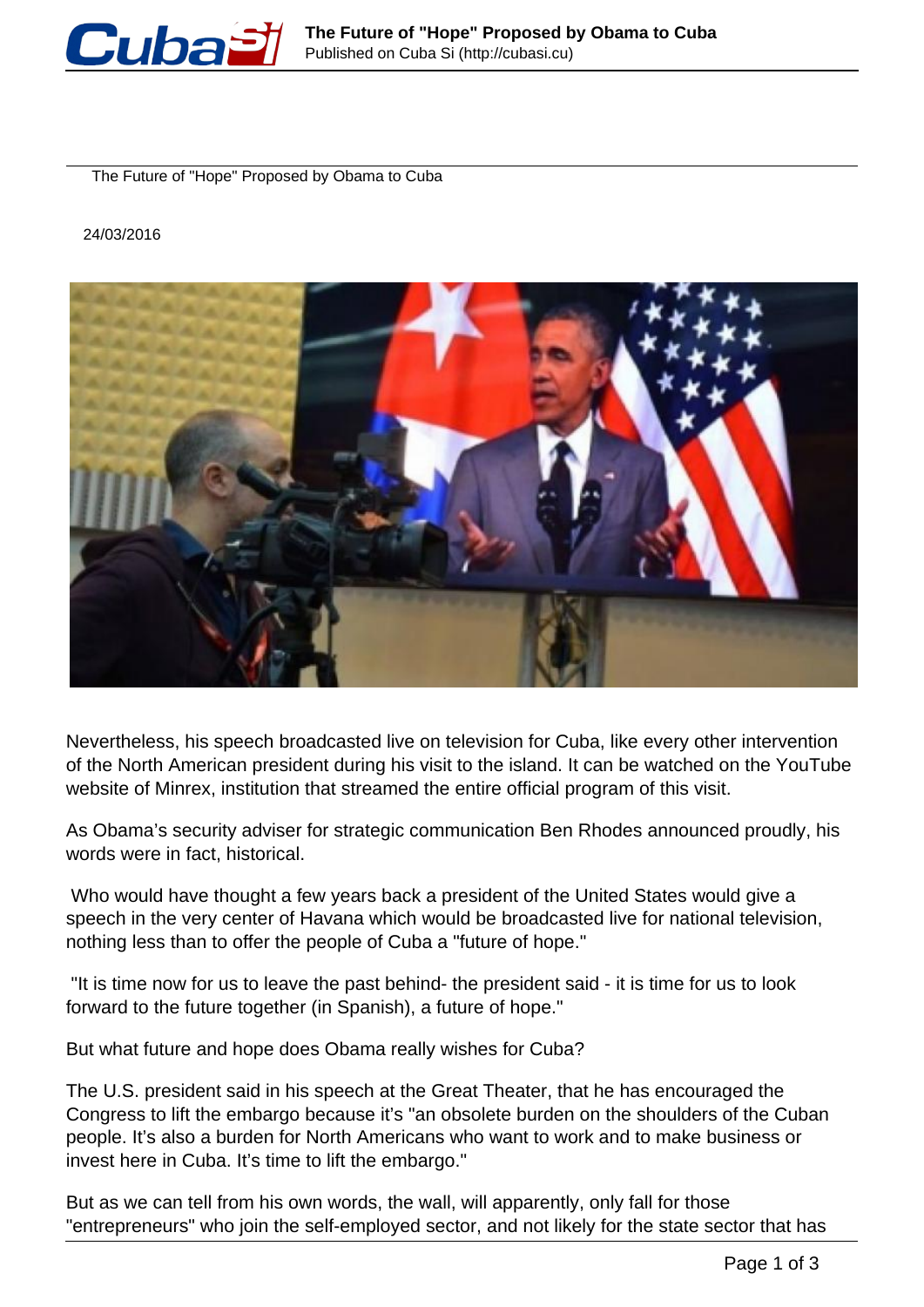## **The Future of "Hope" Proposed by Obama to Cuba** Cuba£ Published on Cuba Si (http://cubasi.cu)

attained breakthroughs in Education and Health which he acknowledges. At the entrepreneur (cuentapropistas in Cuba) forum he was more than blunt and enthusiast to offer a market and all the help necessary to a small company that designed T-shirts, but he digressed widely when somebody proposed to negotiate with the achievements of Cuban biotechnology that could benefit the health of the North American people.

It would be worth wondering if, after such changes that the president – who doesn't want to impose us anything - suggests, the entrepreneurs he promotes, "hope of the youth", will keep profiting free of charge from the achievements of Health and Education provided by the State which he acknowledges.

A fundamental doctrine of all empires throughout history has been that of "divide and rule". The United States has been expert in creating showcase countries and cities.

There are examples such as Western Berlin, both Koreas and Miami itself, which the US president cited as an example of prosperity. Could it be that after half a century of a brutal blockade, U.S. intends now, with its capitalism-fostering help, to build another Miami, not just ninety miles away from our shores, but within Cuba itself?

 "It should be easier to open a business here in Cuba. A worker should be able to get a job directly with those companies that invest here in Cuba", said Obama. Is he talking about textile factories with learned workforce?

As regards the so-called civil rights, what changes is Obama proposing us? The recognition of an opposition financed and trained in his country? The million bills of the USAID or the ill-named Radio Marti, dedicated to encourage subversion in Cuba, also form part of the shadow of history that he does not want to remember? I, like all Cubans, decent and patriotic, fully agree with Obama that all "citizens should be free to speak their mind without fear, to organize and criticize their government". In fact, according to a popular joke, all Cubans perform this exercise at least fifteen minutes a day. Actually, the people of Cuba disagree with the fact of having to assume the ideals of a small group paid by a foreign power, which now intends to make believe that it doesn't want to impose us anything. By the way, the president of the United States met with those wage earners after his speech. On civil rights, Obama actually, should congratulate the Cuban government because of its excess of kindness and patient.

Regarding family separation, neither Obama nor his melodramatic speech advisor has a clue of how painful it is for millions of Cubans. But the blockade policy, despite the new desires of Obama, imposed to create economic needs and unhappiness, does not just form part of the shadows of history, nor does the Cuban Adjustment Act, which benefits the Cuban immigrant over the rest of the world, and whose sole aim is to encourage death regattas in Florida Straits or migratory waves in Central America that serve to carry out media attacks against the Cuban Revolution.

With regard to democracy, the president of the United States should be ashamed to recommend that of his country to someone, if, as he admits it has many defects. Will it also be part of the shadows of the history that U.S. has tried and is still trying to impose, in all possible ways, its failed model all over the world? Accepting Yankee arrogance, apparently, is not comprised in the changes that Obama is proposing us. Who has been able to convince him that he, a mestizo boy and without much money, holds the "highest post on earth"? Finally, what? Are we going to build a world where we all are equal or where some are above others?